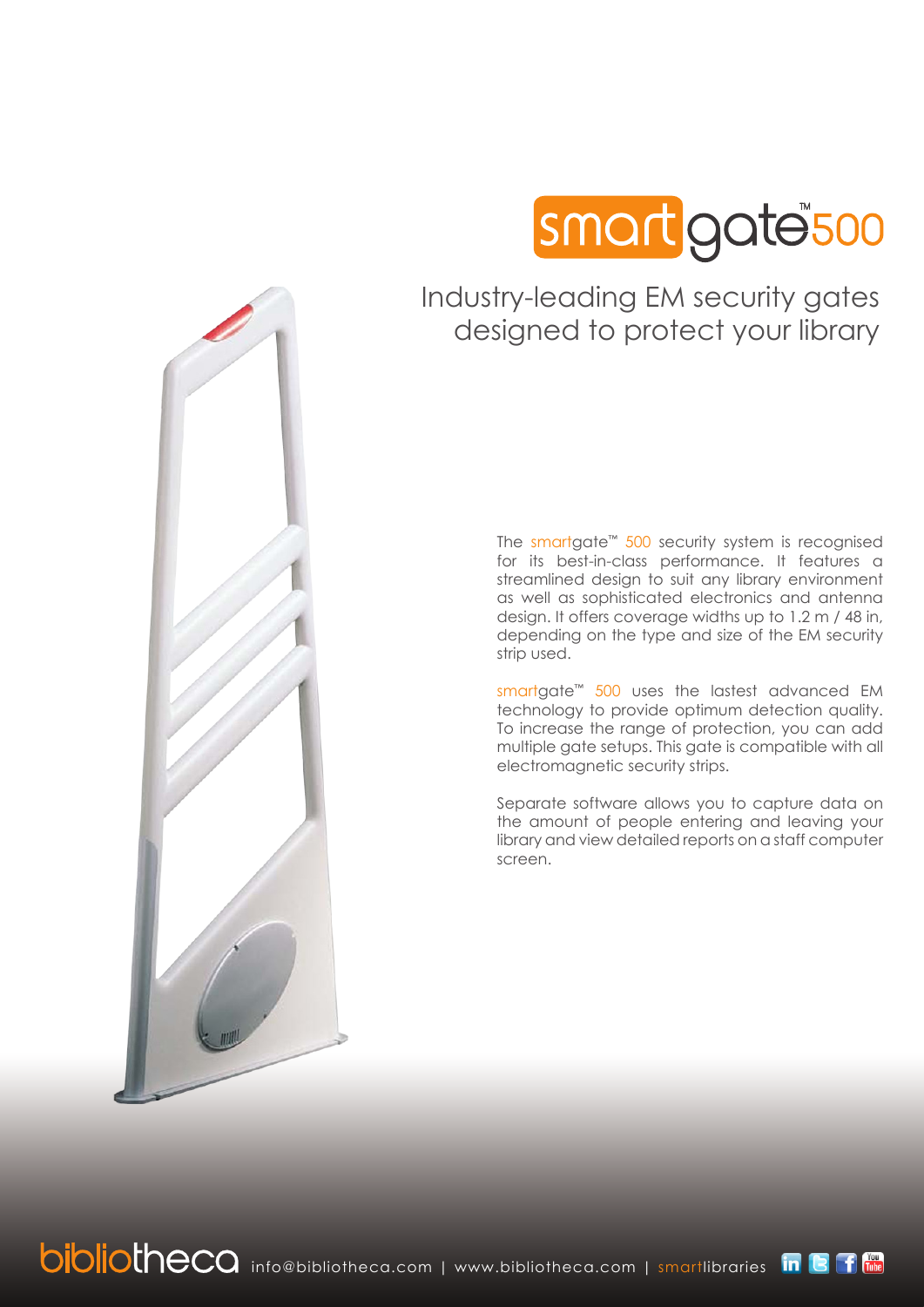# gate<sup>®</sup>500

# Electromagnetic (EM) security system



## **Audible and visual alarms**

To prevent theft of library items, alarm lights are integrated into the gates along with an adjustable volume alarm.

# **Advanced EM protection**

smartgate<sup>™</sup> 500 uses the latest technology to provide the best quality detection of EM security strips.

## **Versatile functionality**

smartgate<sup>™</sup> 500 is compatible with all EM security strips. Switch Capacitor Filtering (SFC) allows the filtering capacity to be adjusted for maximum detection after installation.

## **Multiple gate setups**

The standard setup is a combination of two gates covering up to 1 m / 39 in; however it is possible to have additional gates to cover wider areas effectively.

### **Integrated people counter**

An optional people counter can record the amount of people entering and leaving your library.